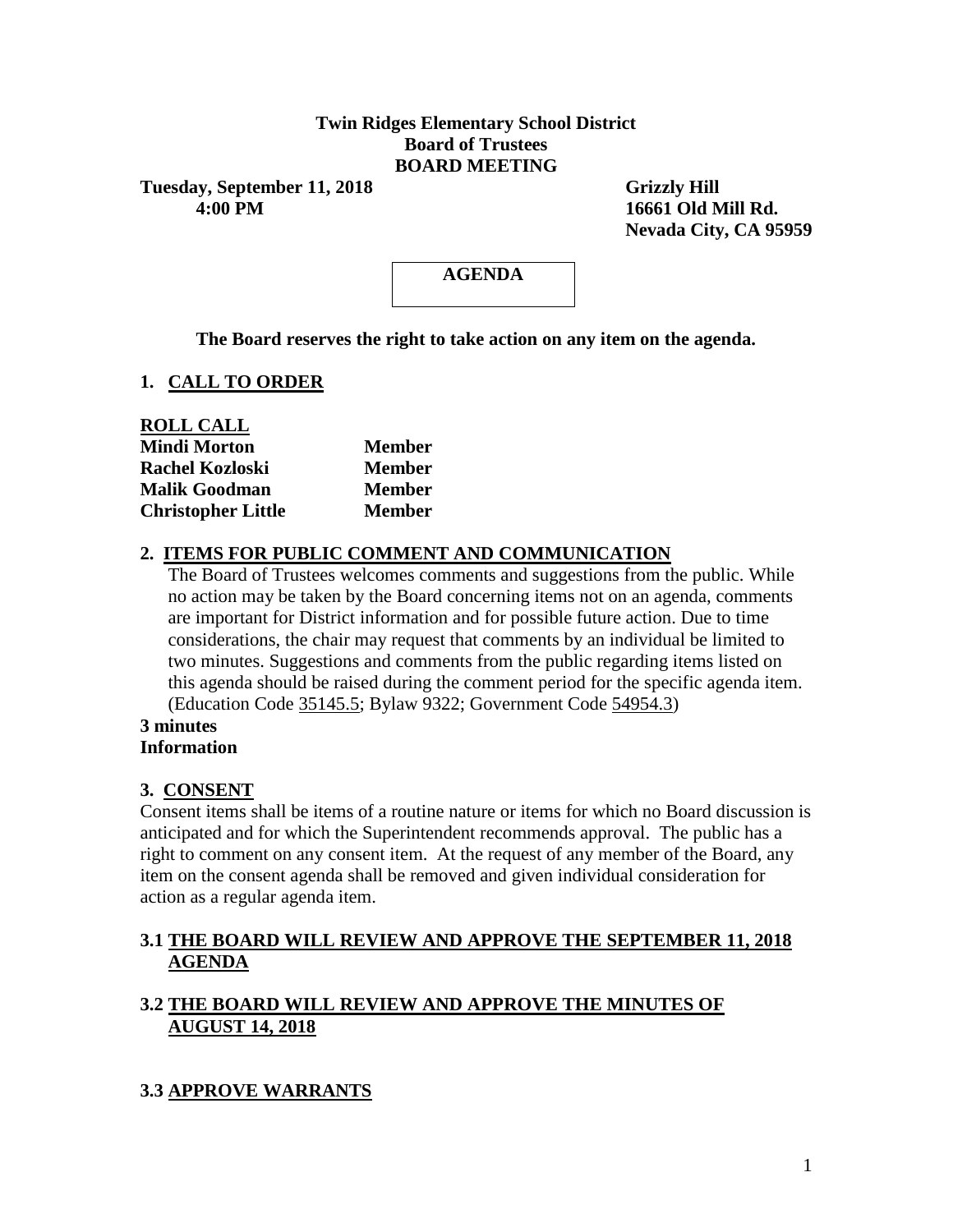# **4. TEACHERS REPORT**

# **5 minutes**

## **Information**

a. Washington School Enrollment

| ~<br>Grade                  | $-$<br>n. |  |  |   |  | m<br>$\sim$ 4 $\sim$<br>vial |
|-----------------------------|-----------|--|--|---|--|------------------------------|
| $\Omega$<br><b>Students</b> |           |  |  | - |  |                              |

# b. Grizzly Hill School Enrollment

| Grade           | <b>TK/K</b>         |  |  |  |  | <b>Total</b> |
|-----------------|---------------------|--|--|--|--|--------------|
| <b>Students</b> | $\mathbf{L}$<br>. . |  |  |  |  |              |

## **5. APPROVE RESOLUTION 19-01: TEMPORARY TRANSFER OF CASH BETWEEN FUNDS FOR 2018-19**

**Action**

**2 minutes** (blue backup)

# **6. APPROVE THE UNAUDITED ACTUALS FOR 2017-2018**

 This is an annual board action to approve the ending 2017-2018 budget and actual revenue and expenses prior to the annual audit. The board will receive copies of this document. It will be available to the public in the district office.

The superintendent recommends approval.

# **5 minutes**

# **Action**

# **7. GANN RESOLUTION NO. 19-02**

 The Gann Limit Calculation is the legal restriction for spending adjusted by inflation and ADA changes from the prior year compared to current year actual expenditures. This restriction is a component of the State's legal restricted spending limit according to Prop. 4, also known as the "Gann Limit." This is an annual Board action. The superintendent recommends approval. (salmon backup)

# **5 minutes**

**Action**

# **8. BIENNIAL REVIEW OF CONFLICT OF INTEREST CODE 3 minutes Information** (pink backup)

## **9. RESOLUTION 19-03: ADOPTING A CONFLICT OF INTEREST CODE 2 minutes Action** (white backup**)**

**10. SECURITY UPDATE 5 minutes Information/action**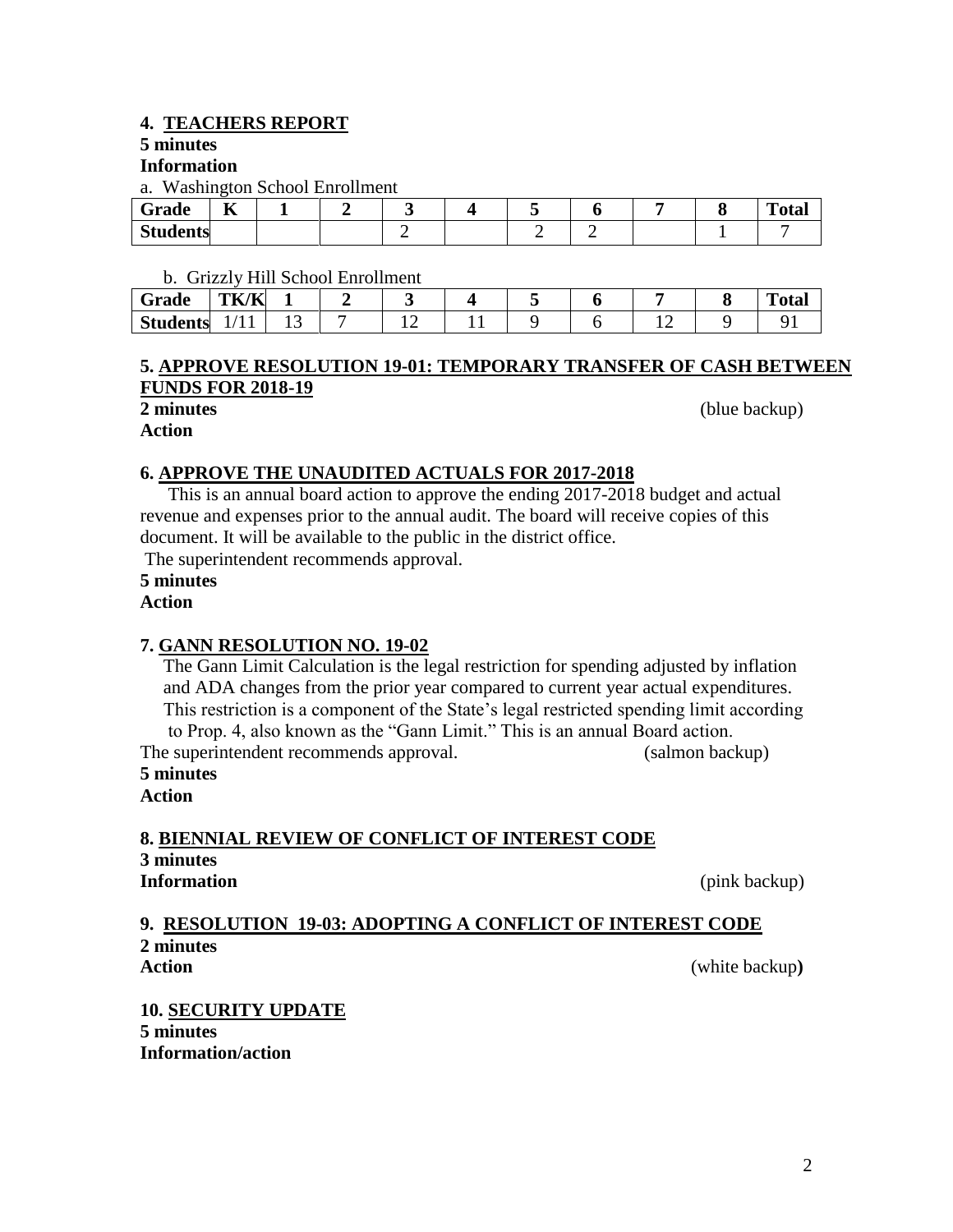# **11. FACILITIES UPDATE 10 minutes Information/action**

#### **12. BROADBAND INFRASTRUCTURE IMPROVEMENT GRANT UPDATE 5 minutes Information**

# **13. BOARD RETREAT**

**5 minutes Discussion**

## **PUBLIC COMMENT**

At this time, we open the meeting for any public comments regarding the following Closed Session item.

# **14. ADJOURN TO CLOSED SESSION**

## **15. CLOSED SESSION**

Labor Negotiations TRTA/CSEA For closed session discussions concerning labor negotiations pursuant to Government Code 54957.6.

## **16. RECONVENE FROM CLOSED SESSION**

## **PUBLIC COMMENT**

At this time, we open the meeting for any public comments regarding the following Closed Session item.

## **17. ADJOURN TO CLOSED SESSION**

## **18. CLOSED SESSION**

Superintendent negotiations pursuant to Government Code 54957.6

## **19. RECONVENE FROM CLOSED SESSION**

## **20. FUTURE AGENDA ITEMS**

## **21. ADJOURNMENT**

# **This agenda was posted at least 72 hours in advance of the meeting at 16661 Old Mill Road, Nevada City, CA 95959.**

Notice: In compliance with the Americans with Disabilities Act, if you need special assistance to access the Board meeting room or to otherwise participate at this meeting, including auxiliary aids or services, contact the Twin Ridges Elementary School District office at 530.265.9052 ext. 201 at least 48 hours before the scheduled Board meeting so that we may make every reasonable effort to